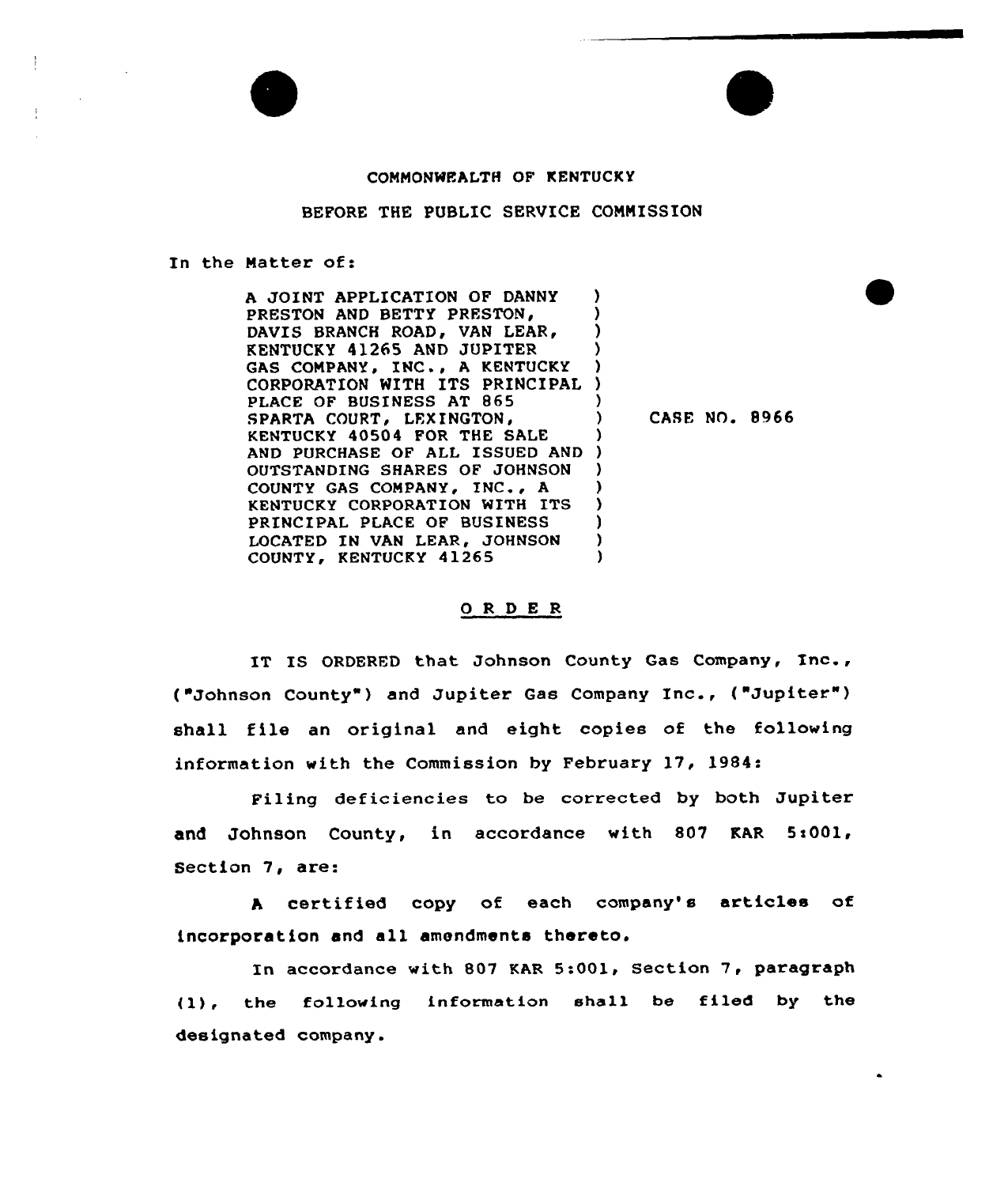1. Jupiter shall provide specific information about the natural gas reserves which it is purchasing. The information shall include but not be limited to:

- a. the names of the wells being purchased, their location, drilling dates, drilling permits, and classification under the Natural Gas Policy Act of 1978;
- b. documentation of the estimated reserves and anticipated productive life for each well to be purchased {or for the entire field if all wells in the field are to be purchased by Jupiter);
- c. the estimated daily production by each well to be purchased;
- d. the status of the purchase including anticipated closing date and the estimated cost; and
- e. the proposed means of transporting the natural gas to Johnson County's service area including construction specifics, costs anticipated and the time frame in which the transportation arrangements vill be completed.
- 2. Jupiter shall specify all financial arrangements it has made or intends to make in order to comply with the agreement between Columbia Gas of

 $-2-$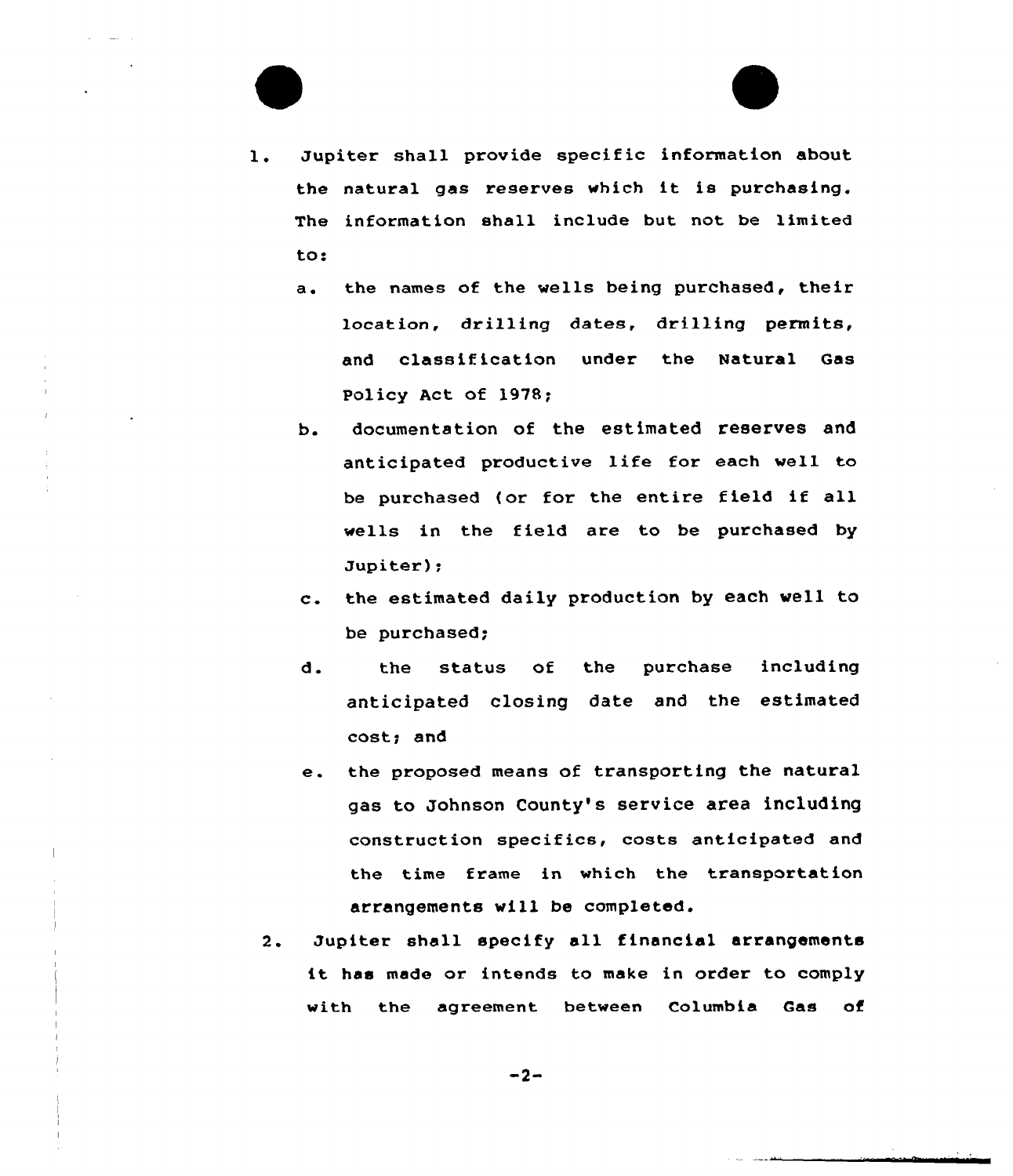



Kentucky and Jupiter regarding Johnson County's purchased gas cost arrearages. The terms of this agreement were outlined and agreed to in two letters of November 17 and 29, 1983. The letters are attached as Appendix <sup>A</sup> to this Order.

- 3. Jupiter shall specify how it intends to meet the loan and mortgage requirements of Johnson County's November 1980 loan agreement with the Gas System pestoration Project Board for repayment of the \$1,071,374 reconstruction loan. Jupiter shall also specify all financial arrangements necessary to meet the loan payments and the payment of existing arrearages.
- Jupiter shall specify the person or persons who 4. will be employed to operate the Johnson County system should this Commission approve the sale and shall include the person's or persons' credentials and experience in operating a natural gas distribution system. Jupiter shall be prepared to have that person or those persons testify at the hearing in the above-styled case now set for February 23, 1984, at 10:00 a.m., Fastern Standard Time.
- 5. Jupiter shall provide a draft Operating and maintenance plan and a draft Emergency Plan to be

 $-3-$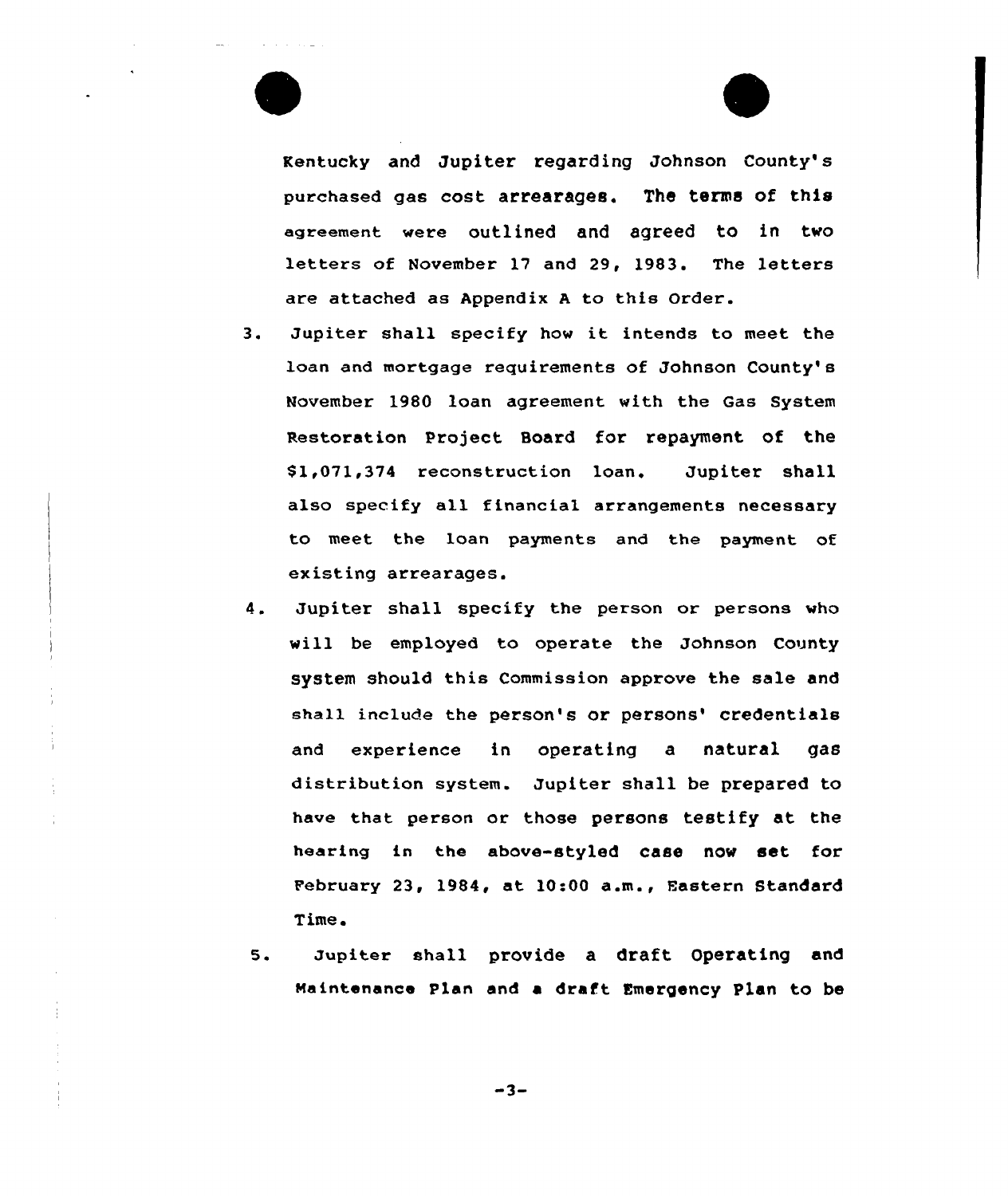utilized by the above-named operator should this Commission approve the sale of stock.

- 6. Jupiter shall provide <sup>a</sup> summary of all financial data provided it by Johnson County with regard to Johnson County's receipts and expenditures. The summary shall be as detailed as possible. Jupiter shall be prepared to present all financial documents supplied by Johnson County for Jupiter's audit purposes to the Commission upon the Commisson's request.
- 7. Jupiter, as de facto operator of the Johnson County system since the sale/purchase of the stock, shall provide records documenting all Johnson County receipts and expenditures since the date of the stock purchase (October 5, 1983). Jupiter shall include a record of all expenditures from Jupiter accounts as well as those from Johnson County accounts and shall distinguish between the two.
- A. Jupiter shall provide the estimated rates to he charged should this Commission approve the sale of stock and the basis for calculating those rates.

IT IS FURTHER ORDERED that in the event the above information is not timely filed, the Commission may dismiss the case without prejudice absent a Motion for Extension of Time for good cause.

 $-4-$